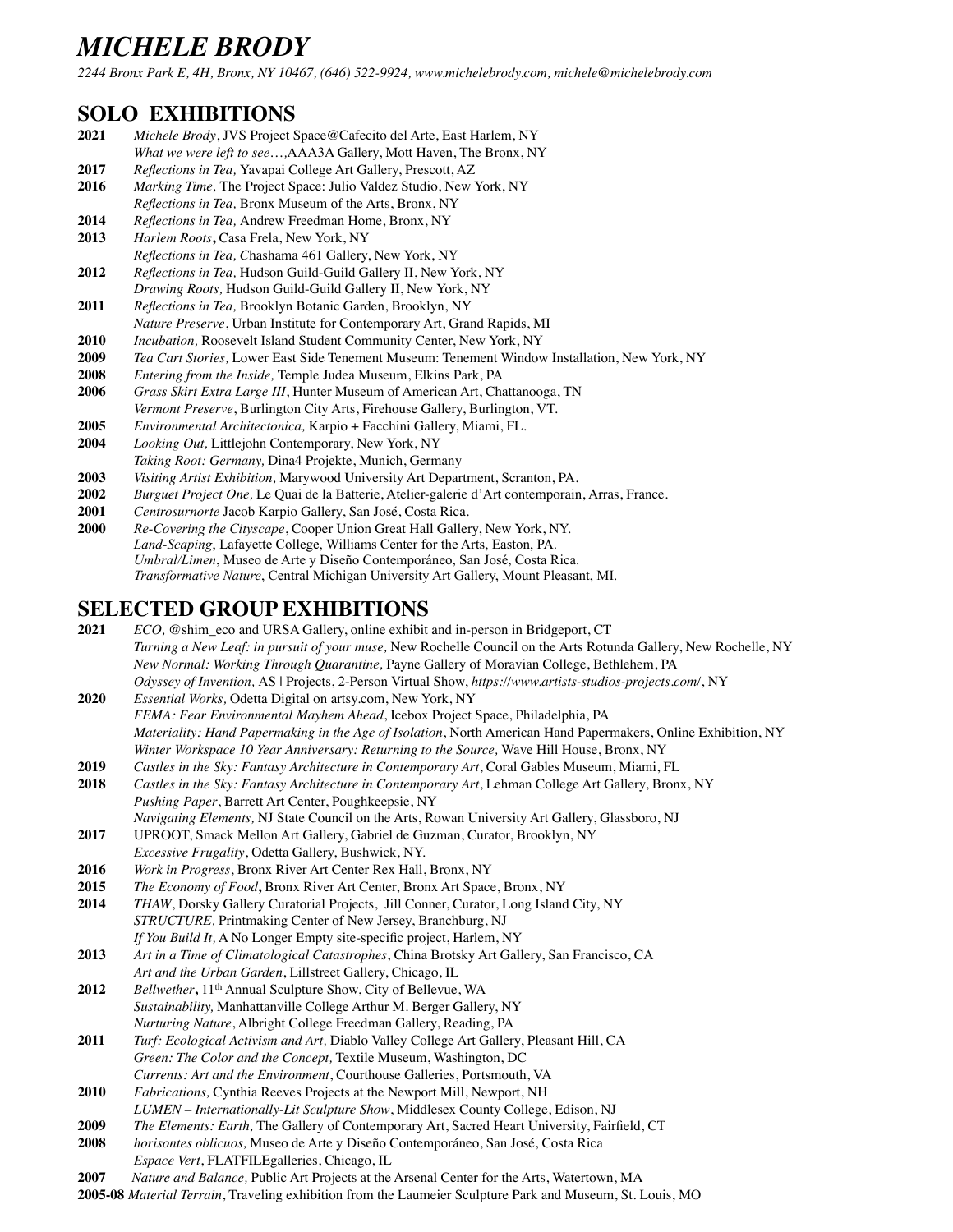*2244 Bronx Park E, 4H, Bronx, NY 10467, (646) 522-9924, [www.michelebrody.com,](http://www.michelebrody.com) [michele@michelebrody.com](mailto:michele@michelebrody.com)*

### **SPECIAL PROJECTS**

- *Odetta Digital and the Shim Art Network,* Virtual exhibitions on artsy.com
- *The Singing Rendezvous in The Bronx*, Virtual Song Writing and CommuniTea Choir Singing Project, The Bronx, NY *Summer and Autumn Tea 2020,* Interactive Tea Event in NYC Parks, Bronx Park, Bronx, NY *Art on Paper Fair,* Julio Valdez Project Space, New York, NY
- The Bronx *CommuniTea Hat Fund*, Performance Art with Tea Pairings, Bronx Museum of the Arts Senior Programs, Bronx, NY *Art on Paper Fair,* Julio Valdez Project Space, New York, NY
- The Bronx *CommuniTea*, Performance Art with Tea Pairings, Bronx Museum of the Arts Senior Programs, Bronx, NY *Art on Paper Fair*, Installation of Reflections in Tea and Drawing Roots, New York, NY
- *CommuniTea Senior Thursdays*, Performance Art with Tea Pairings, Bronx Museum of the Arts, Bronx, NY Published *Three Years of Tea in the Bronx*, Anthology of Tea Stories collected during interactive Performance, Bronx, NY
- *CommuniTea Senior Thursdays*, Performance Art with Tea Pairings, Bronx Museum of the Arts, Bronx, NY
- Published in *New York's Underground Art Museum: MTA Arts & Design,* Anthology of Public Art *CommuniTea and Poetry*, Performance Art and Food Happening, Andrew Freedman Home, Bronx, NY
- *Five O'Clock Tea Reflections*, Installation/Dance Performance, Performance Project@University Settlement, NY, NY Communi TEA/Comuni TÉ, Performance Art Happening, Andrew Freedman Home, Bronx, NY
- Coffee and Tea Festival, Exhibition of *Reflections in Tea*, New York, NY
- World Tea Expo, Exhibition of *Reflections in Tea*, Las Vegas, Nevada
- Published in first issue of *DEAR…,* an architectural journal on Courtesy, Copenhagen, DE
- *Earth Celebrations: Hudson River Pageant*, Artist-in-Residence: World Financial Center New York, NY
- *Reflections in Tea,* Mt. Vernon Hotel Museum and Garden, New York, NY
- *Earth Celebrations: Hudson River Pageant*, Artist-in-Residence: New York, NY.
- *Tea House Productions,* ART NOW FAIR, New York, NY.
- Published in *Along the Way: MTA Arts For Transit***,** Anthology of Public Art in the NYC Subways.
- *Caesars Atlantic City,* Light Sculpture Commission for Asian Palace, Atlantic City, NJ.
- **2005** *Chicago Contemporary & Classic Art Fair***,** Public Art Projects, Chicago, IL.<br>**2002** *History of the Croton Aqueduct*. Informative Banners for the Department of E
- *History of the Croton Aqueduct*, Informative Banners for the Department of Environmental Protection Installed in the windows of the South Gate House of The Reservoir in Central Park, New York, NY
- *Awarded Three U.S. Patents* for unique Tree Grate Designs, sponsored by East Jordan Iron Works, MI
- Published in *Trafficking Boundaries.* Women In Performance: A Journal of Feminist Theory, NYU, NY
- lightBODY installation for RhythMEK Dance Company at Jacob's Pillow Dance Festival, Becket, MA

#### **PUBLIC ART PROJECTS**

- *Garden Sentinels*, West Harlem Art Fund Public Sculptures at Building #10 B on Governors Island, NY, NY
- *Living Walls*, Chashama Fordham Plaza, Bronx, NY
- *Ecological City Procession for Climate Change,* Costume Designer for Community-Based Pageant Performance, NY, NY
- *Ecological City Procession for Climate Change,* Costume Designer for Community-Based Pageant Performance, NY, NY
- *Ecological City Procession for Climate Change,* Costume Designer for Community-Based Pageant Performance, NY, NY
- *It's Happening! Celebrating 50 Years of Public Art in NYC Parks,* Central Park, New York, NY
- *Flux Public Art Projects*, Marcus Garvey Park, Harlem, NY
- *Bamboo Teahouse for the Bronx***,** Andrew Freedman Home, Bronx, NY
- *International Straw and Hay Sculpture Exhibition,* Valloire, France
- *Créations sur-le-champ Land Art 2014,* Mont-Saint-Hilaire, Montréal, Canada
- *On the Table***,** Cheng Long Wetlands International Environmental Art Project, Cheng Long, Taiwan
- *Figment 2012*, Dance of the Garden Sentinels in collaboration with Sabine Heubusch. Governors Island, NY, NY
- *Bundesgartenschau 2011,* National Garden Show *2011*, Koblenz, Germany
- *Art In the Open: Philadelphia***,** along the Schuykill River, Philadelphia, PA
- **2009** *Art In Odd Places*, 5<sup>th</sup> Annual Public Art Festival along 14<sup>th</sup> Street, New York, NY
- *Seed Posts: A.I.G.,* Temporary Installation on construction scaffolding with Downtown Alliance, NY, NY
- *11th Annual D.U.M.B.O. Art Under the Bridge Festival*, Reflections in Tea served from coffee cart*,* Brooklyn, NY
- *Jewish Community Center in Manhattan,* Permanent Lobby Installation, NY, NY.
- *Heritage Green Park,* City of Frisco public art projects, Frisco, TX *Public Art for Public Schools*, Sites for Students, P.S./I.S. 194Bronx, NY
- *MTA Arts for Transit*, Allerton Ave station along the #2 & #5 Train, Bronx, NY
- *Re-futuring the Brownfields of Teaneck Creek*, Teaneck Creek Conservancy, Teaneck, NJ
- *Marywood Walk***,** Sculpted Cast Concrete Walkway, Marywood University, Scranton, PA
- *Burguet Project,* Le Qaui de la Batterie, Atelier-galerie d'Art Contemporain, Arras, France
- *Re-Covering the Cityscape: Impressions of History Underfoot, Assay Office Cover*, a uniquely cast manhole cover at 30 Wall St. with life-size projection in commemoration of Assay Office Building that stood from 1823-1915, NY, NY
- *Studio in a School*, Post 9/11 Quilt Project, P.S. 6, Staten Island, NY.
- *Hill Top Path*, Cast Concrete Walkway, Stone Quarry Hill Art Park, Cazenovia, NY
- *Pathway Through The Tower of Jewels*, Mendocino Art Center, Mendocino, CA.
- *The Noyes Walk*, Cast Concrete Walkway, Noyes Cultural Arts Center, Evanston, IL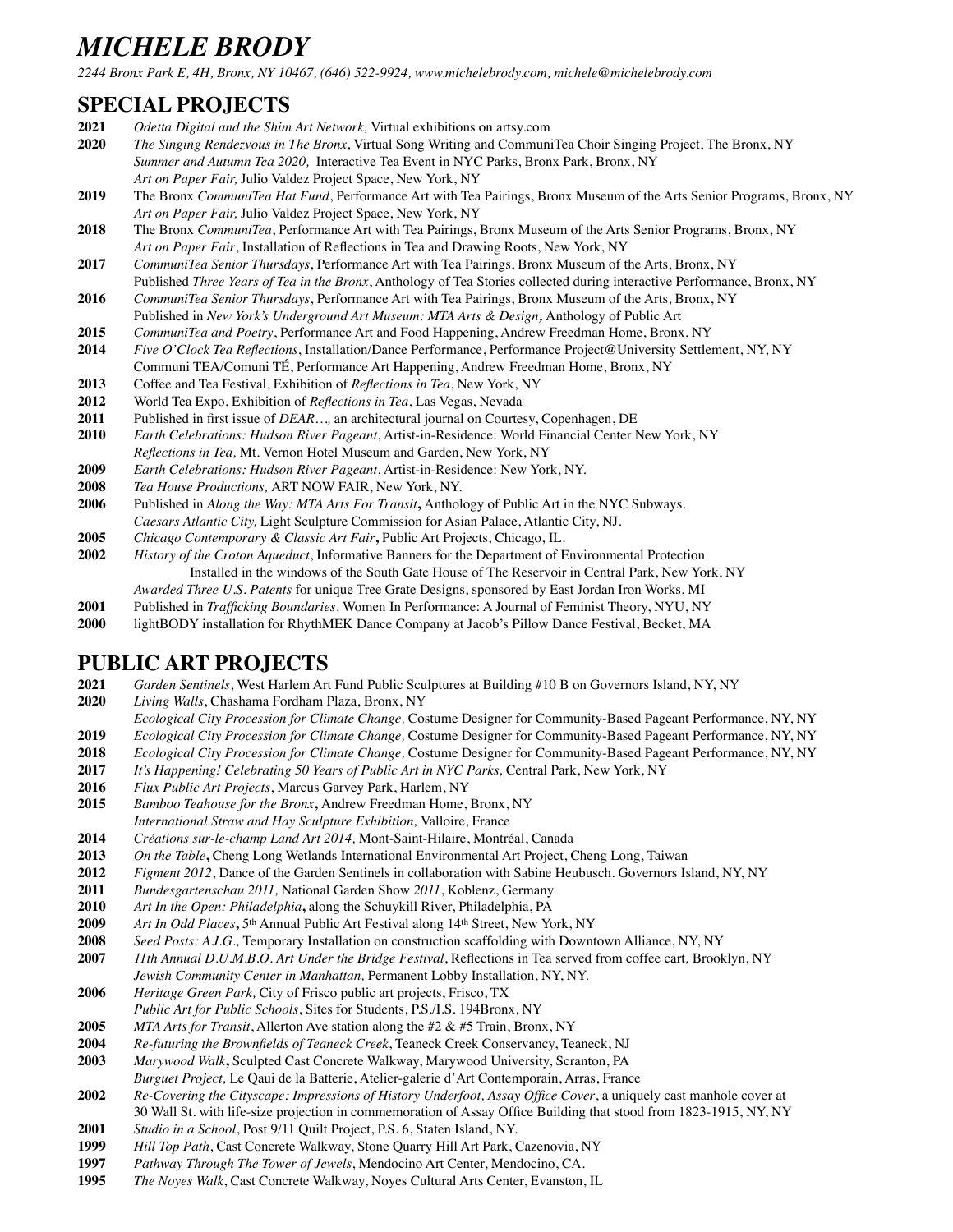*2244 Bronx Park E, 4H, Bronx, NY 10467, (646) 522-9924, [www.michelebrody.com,](http://www.michelebrody.com) [michele@michelebrody.com](mailto:michele@michelebrody.com)*

### **EDUCATION**

Skowhegan School of Painting and Sculpture, Skowhegan, ME; 1996 **Master of Fine Arts Degree**, The School of the Art Institute of Chicago, Chicago, IL; 1992-1994 Post Baccalaureate Certificate, California College of Arts and Crafts, Oakland, CA; 1989-1990 **Bachelor of Arts Degree**, Sarah Lawrence College, Bronxville, NY; 1986-1989

### **COLLECTIONS**

The Fine Art Program and Collection at Montefiore Einstein, Bronx, NY Yuko Nii, Williamsburg Art & Historical Center, Brooklyn, NY

#### **GRANTS, AWARDS AND ARTIST RESIDENCIES**

| 2022        | Hospitalfield, Interdisciplinary Residency, Scotland, UK                                           |
|-------------|----------------------------------------------------------------------------------------------------|
| 2021        | New York Foundation for the Arts, City Artist Corps Grant, NY                                      |
|             | New York Foundation for the Arts, Tri-State Relief Fund, NY                                        |
|             | Bronx Council on the Arts, 2021 RESTART NY Grant, Bronx, NY                                        |
|             | Bronx Council on the Arts, 2021 Art Fund Grant, Bronx, NY                                          |
|             | Puffin Foundation, Video Production Grant, Teaneck, NJ                                             |
| 2020        | Bronx Council on the Arts, 2020 SU-CASA Grant and Residency, PSS Parkside Senior Center, Bronx, NY |
|             | Bronx Council on the Arts, 2020 Arts Funds and Community Arts Grant, Bronx, NY                     |
| 2019        | BronxArtSpace, Artist Residency and Open Studios, Bronx NY                                         |
|             | Bronx Council on the Arts, 2019 SU-CASA Grant and Residency, PSS Parkside Senior Center, Bronx, NY |
|             | Bronx Council on the Arts, 2019 Arts Funds Grant for The Bronx CommuniTea Hat Fund, Bronx, NY      |
| 2018        | Winter Work Space Residency, Wave Hill Glyndor Gallery, Bronx, NY                                  |
|             | Bronx Council on the Arts, 2018 Arts Fund Grant, Bronx, NY                                         |
|             | Bronx Council on the Arts, 2018 SU-CASA Grant and Residency, PSS Parkside Senior Center, Bronx, NY |
|             | Artist-in-Residence, Loisaida Center Inc. Earth Celebrations Ecological City, NY, NY               |
| 2017        | Bronx Council on the Arts, Bronx Recognizes Its Own, Individual Artist Grant, Bronx, NY            |
|             | Bronx Council on the Arts, 2017 Community Arts Grant, Bronx, NY                                    |
|             | Mass MoCA, Artist-in-Residence Program, North Adams, MA                                            |
| 2016        | Puffin Foundation, Project Grant for Marking Time at The Julio Valdez Project Space, Teaneck, NJ   |
|             | Julio Valdez Project Space, Artist-in-Residence, Harlem, NY                                        |
| 2015        | Bronx Council on the Arts, 2015 Community Engagement Grant, Bronx, NY                              |
| 2014        | Andrew Freedman Home, Artist-in-Residence, Bronx, NY                                               |
|             | Assets for Artists: Matching Grant program, Mass MoCA, North Adams, MA                             |
| 2013        | Emmanuel College, Artist-in-Residence, Boston, MA                                                  |
|             | Manhattan Community Arts Fund for "Harlem Roots," New York, NY                                     |
| 2012        | Manhattan Community Arts Fund, for Reflections in Tea, New York, NY                                |
| 2011        | Art Prize 2011, Best 3-D Award, Grand Rapids, MI                                                   |
|             | Ox-Bow, Artist-in-Residence Program, Saugatuck, MI                                                 |
|             | Quimby Colony, Fashion, Costume and Textiles Arts Residency, Portland, ME                          |
| 2010        | Manhattan Community Arts Fund, for Incubation, New York, NY                                        |
| 2009        | The Greenwall Foundation, for Tea Cart Stories, New York, NY                                       |
| 2008        | Manhattan Community Arts Fund, for Garden Sentinels New York, NY                                   |
|             | Mid Atlantic Arts Foundation, Artists and Communities Grant, Philadelphia, PA                      |
| 2007        | Greater Philadelphia Cultural Alliance, 5 County Arts Fund Project Grant, Philadelphia, PA         |
| 2004        | Puffin Foundation, Project Grant for Re-futuring the Brownfields of Teaneck Creek, Teaneck, NJ     |
| 2003        | Pollock/Krasner Foundation Grant, New York, NY                                                     |
| 2002        | Le Quai de la Batterie, Artist-in-Residence, Arras, France                                         |
|             | Headlands Center for the Arts, Artist-in-Residence Program, Sausalito, CA                          |
|             | American Academy in Rome, Semi finalist                                                            |
| <b>2001</b> | New York Stock Exchange, project grant for "Re-Covering the Cityscape"                             |
| 2000        | New York State Council on the Arts' Architecture, Planning & Design Program, Independent Projects  |
|             | New York Foundation for the Arts, Fellisimo Fellow-Artists' Fellowship, New York, NY               |
|             | Manhattan Community Arts Fund, for Re-Covering the Cityscape, New York, NY                         |
| 1999        | Marie Walsh Sharpe Art Foundation, Studio Space Program, New York, NY                              |
| 1998        | Illuminating Engineering Society of North America, Richard Kelly Grant, New York, NY.              |
| 1997        | Puffin Foundation, Project Grant, Teaneck, NJ.                                                     |
| 1996        | City of Chicago Community Arts Assistance Program Grant, Chicago, IL                               |
| 1995        | City of Chicago Community Arts Assistance Program Grant, Chicago, IL                               |

**1994** *The Ruth Chenven Foundation,* Project Grant, New York, NY.